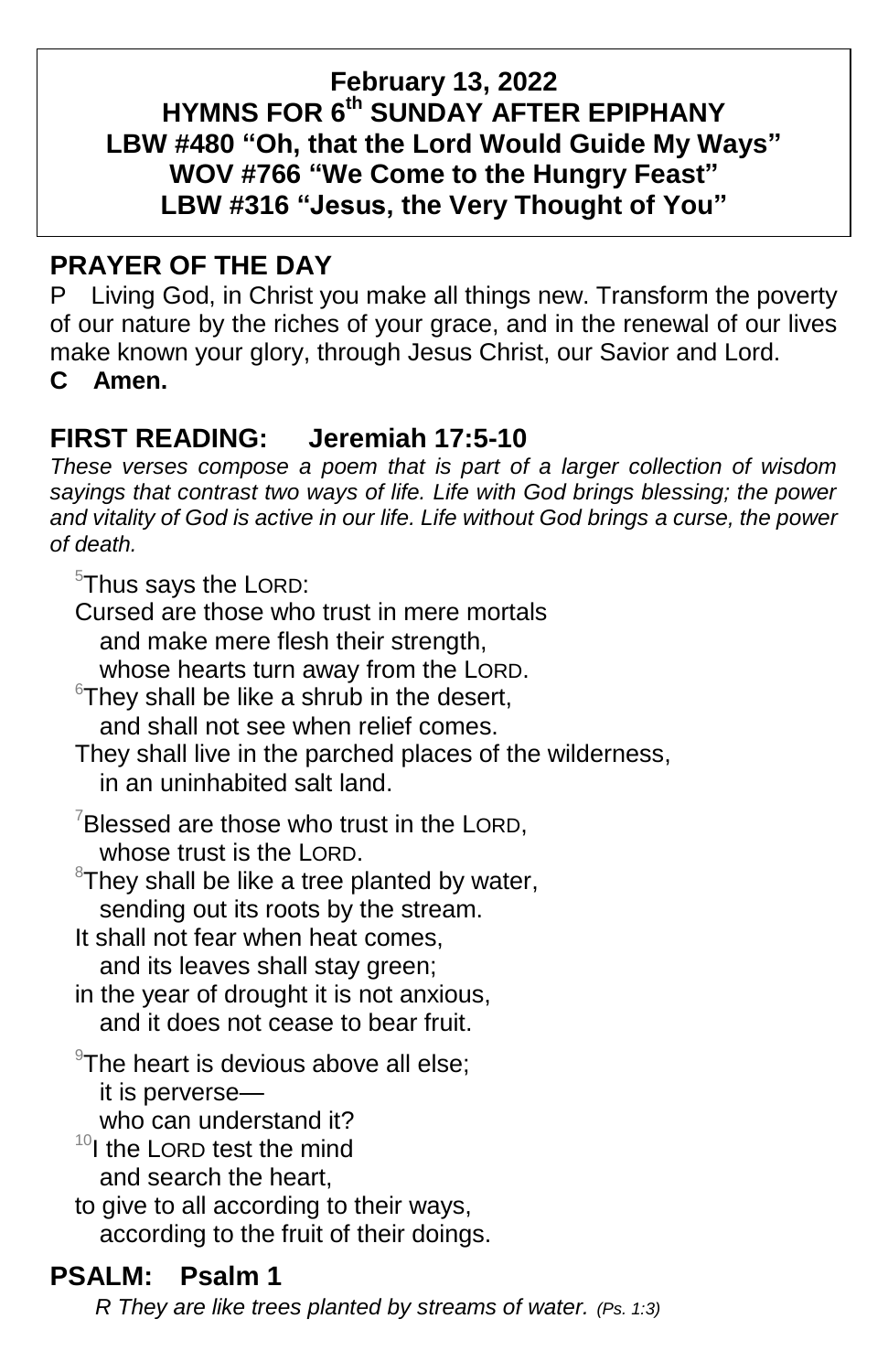$1$ Happy are they who have not walked in the counsel of the wicked, nor lingered in the way of sinners, nor sat in the seats of the scornful!

# <sup>2</sup>**Their delight is in the law of the LORD,**

## **and they meditate on God's teaching day and night.** *R*

 $3$ They are like trees planted by streams of water, bearing fruit in due season, with leaves that do not wither;

everything they do shall prosper.

# 4 **It is not so with the wicked;**

**they are like chaff which the wind blows away.**

 $5$ Therefore the wicked shall not stand upright when judgment comes, nor the sinner in the council of the righteous.

### <sup>6</sup>**For the LORD knows the way of the righteous, but the way of the wicked shall be destroyed.** *R*

## **SECOND READING: 1 Corinthians 15:12-20**

*For Paul, the resurrection of Christ is the basis for Christian hope. Because Christ has been raised, those who are in Christ know that they too will be raised to a new life beyond death.*

 $12$ Now if Christ is proclaimed as raised from the dead, how can some of you say there is no resurrection of the dead? <sup>13</sup>If there is no resurrection of the dead, then Christ has not been raised;  $14$  and if Christ has not been raised, then our proclamation has been in vain and your faith has been in vain. <sup>15</sup>We are even found to be misrepresenting God, because we testified of God that he raised Christ—whom he did not raise if it is true that the dead are not raised.  $^{16}$ For if the dead are not raised, then Christ has not been raised. <sup>17</sup>If Christ has not been raised, your faith is futile and you are still in your sins. <sup>18</sup>Then those also who have died in Christ have perished. <sup>19</sup>If for this life only we have hoped in Christ, we are of all people most to be pitied.

 $20$ But in fact Christ has been raised from the dead, the first fruits of those who have died.

## **GOSPEL: Luke 6:17-26**

*After choosing his twelve apostles, Jesus teaches a crowd of followers about the nature and demands of discipleship. He begins his great sermon with surprising statements about who is truly blessed in the eyes of God.*

 $17$ [Jesus] came down with [the twelve] and stood on a level place, with a great crowd of his disciples and a great multitude of people from all Judea, Jerusalem, and the coast of Tyre and Sidon.<sup>18</sup>They had come to hear him and to be healed of their diseases; and those who were troubled with unclean spirits were cured.  $^{19}$ And all in the crowd were trying to touch him, for power came out from him and healed all of them.

 $20$ Then he looked up at his disciples and said: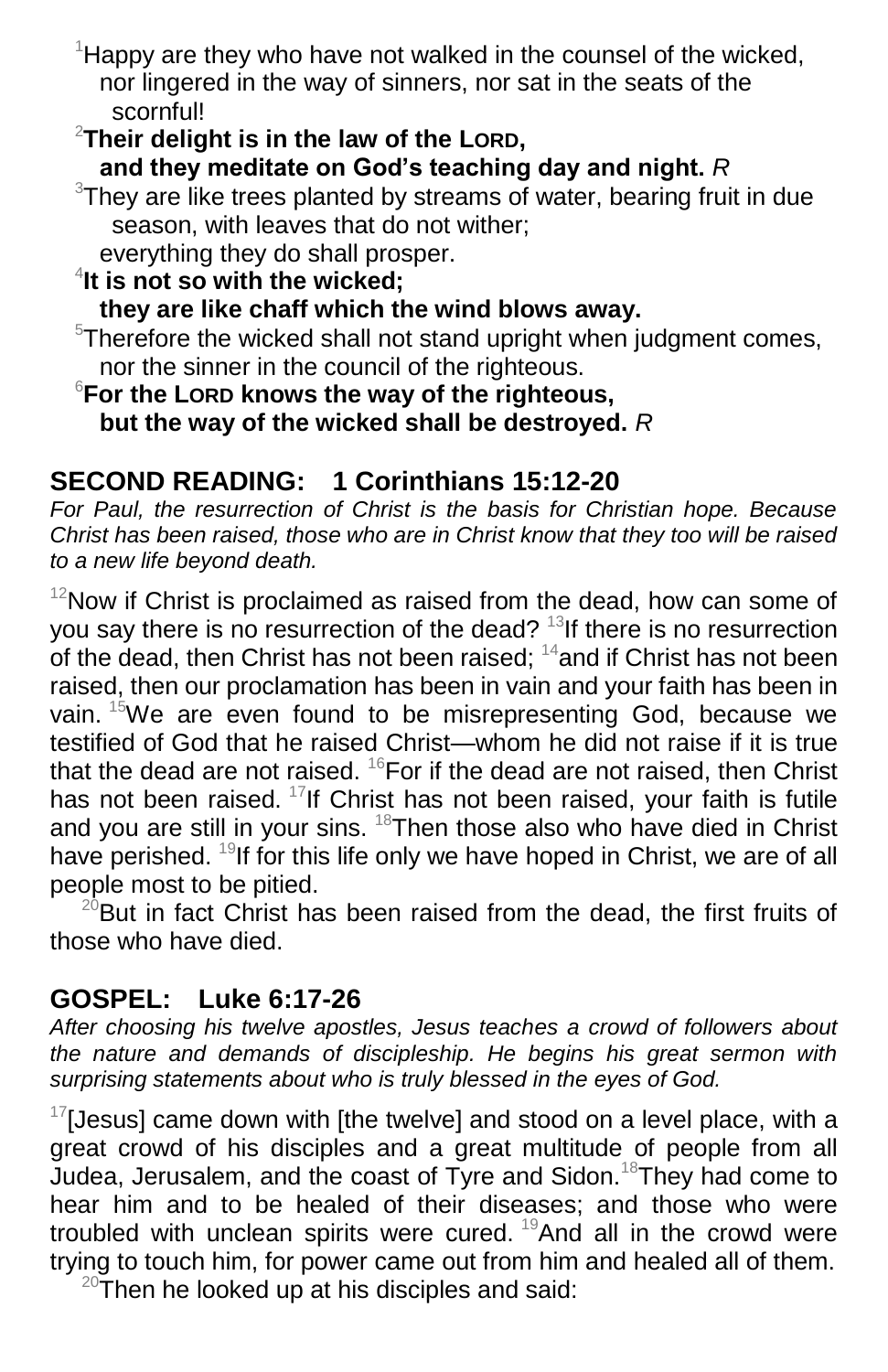"Blessed are you who are poor,

for yours is the kingdom of God.

 $21^{\circ}$ Blessed are you who are hungry now,

for you will be filled.

"Blessed are you who weep now,

for you will laugh.

 $22^{\alpha}$ Blessed are you when people hate you, and when they exclude you, revile you, and defame you on account of the Son of Man.  $^{23}$ Rejoice in that day and leap for joy, for surely your reward is great in heaven; for that is what their ancestors did to the prophets.

 $24$ "But woe to you who are rich,

for you have received your consolation.

 $25$ "Woe to you who are full now,

for you will be hungry.

"Woe to you who are laughing now,

for you will mourn and weep.

<sup>26"</sup>Woe to you when all speak well of you, for that is what their ancestors did to the false prophets."

# **PRAYERS OF INTERCESSION**

P The Spirit of the Lord is poured out upon us in abundance; so we are bold to pray for the church, the world, and all that God has made.

## *A brief silence.*

A Blessed are those whose trust is in you. Strengthen the faith of those who profess your name and bring reassurance to those who doubt or fear. Through your church speak continued blessing into the world. God of grace,

## **C hear our prayer.**

A Those who trust in you are like trees planted by streams of water. Bless fruit trees with an abundant harvest. Protect rainforests from destruction. Restore land that has eroded after deforestation. Resurrect woodlands after forest fires. God of grace,

### **C hear our prayer.**

A Search the hearts of those who govern, that they lead with humility. Inspire leaders to collaborate on policies that protect people and the planet. Sustain truth-tellers and social movements that challenge society to become more honest and just. God of grace,

## **C hear our prayer.**